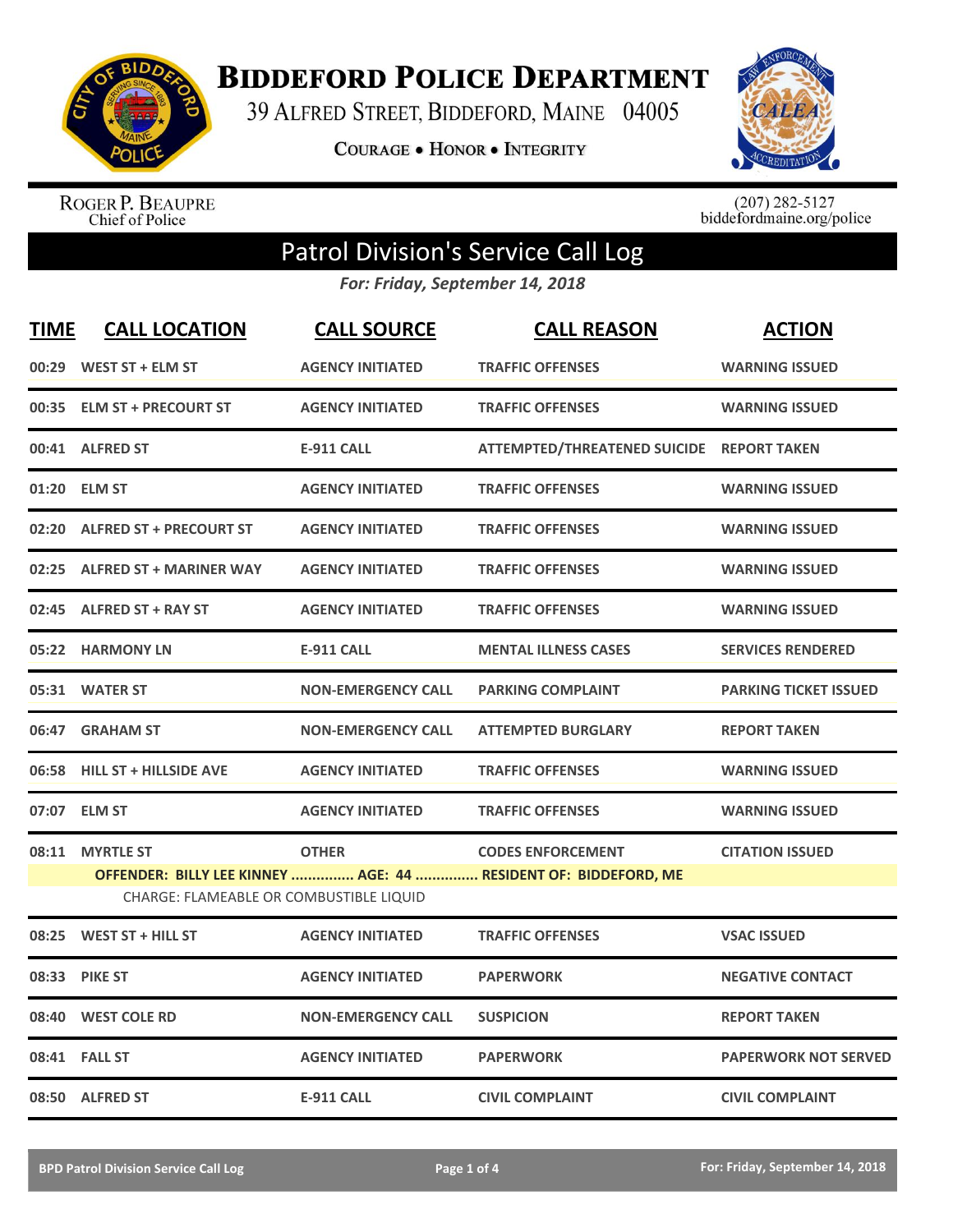| <b>TIME</b> | <b>CALL LOCATION</b>                                                                  | <b>CALL SOURCE</b>                                   | <b>CALL REASON</b>                                                    | <b>ACTION</b>                   |
|-------------|---------------------------------------------------------------------------------------|------------------------------------------------------|-----------------------------------------------------------------------|---------------------------------|
| 08:56       | <b>MEDICAL CENTER DR</b>                                                              | <b>E-911 CALL</b>                                    | 911 MISUSE                                                            | <b>REFERRED OTHER AGENCY</b>    |
|             | 09:00 ALFRED ST                                                                       | <b>AGENCY INITIATED</b>                              | <b>DRUG TAKE BACK</b>                                                 | <b>SERVICES RENDERED</b>        |
| 09:45       | <b>TIGER WAY</b>                                                                      | <b>OTHER</b>                                         | <b>DA/DHHS REFERRAL</b>                                               | <b>REPORT TAKEN</b>             |
|             | 10:03 DRAPEAU ST                                                                      | <b>NON-EMERGENCY CALL</b>                            | <b>FRAUD</b>                                                          | <b>REPORT TAKEN</b>             |
|             | 10:13 ALFRED ST + BIDDEFORD GATE                                                      | <b>NON-EMERGENCY CALL</b>                            | <b>ANIMAL COMPLAINT</b>                                               | <b>SERVICES RENDERED</b>        |
|             | 10:24 MT VERNON ST                                                                    | <b>AGENCY INITIATED</b>                              | <b>PARKING COMPLAINT</b>                                              | REFERRED OTHER AGENCY           |
|             | 10:43 ALFRED ST                                                                       | <b>WALK-IN AT STATION</b>                            | <b>PAPERWORK</b>                                                      | <b>PAPERWORK SERVED</b>         |
|             | 10:55 TIGER WAY                                                                       | <b>RADIO</b>                                         | <b>CHECK WELFARE</b>                                                  | <b>SERVICES RENDERED</b>        |
|             | 11:02 ALFRED ST                                                                       | <b>AGENCY INITIATED</b>                              | <b>SUSPICION</b>                                                      | <b>SERVICES RENDERED</b>        |
|             | 11:37 ALFRED ST                                                                       | <b>AGENCY INITIATED</b>                              | <b>TRAFFIC OFFENSES</b>                                               | <b>WARNING ISSUED</b>           |
|             | 11:37 EMERY ST                                                                        | <b>AGENCY INITIATED</b>                              | <b>PRO-ACTIVE RESPONSE TEAM</b>                                       | <b>NO VIOLATION</b>             |
|             | 11:38 ALFRED ST                                                                       | <b>NON-EMERGENCY CALL</b>                            | <b>PAPERWORK</b>                                                      | <b>PAPERWORK SERVED</b>         |
|             | 11:45 FREEMAN ST                                                                      | <b>AGENCY INITIATED</b>                              | <b>PRO-ACTIVE RESPONSE TEAM</b>                                       | <b>NO VIOLATION</b>             |
|             | <b>11:50 PIKE ST</b>                                                                  | <b>AGENCY INITIATED</b>                              | <b>PRO-ACTIVE RESPONSE TEAM</b>                                       | <b>NEGATIVE CONTACT</b>         |
|             | 11:58 ALFRED ST                                                                       | <b>NON-EMERGENCY CALL</b>                            | <b>COURT ORDERED CHECK IN</b>                                         | <b>NO ACTION REQUIRED</b>       |
|             | 12:34 LESTER B ORCUTT BLVD + FIRST AGENCY INITIATED                                   |                                                      | <b>SUSPICION</b>                                                      | <b>SERVICES RENDERED</b>        |
|             | 12:35 ALFRED ST                                                                       | <b>AGENCY INITIATED</b>                              | <b>TRAFFIC OFFENSES</b>                                               | <b>WARNING ISSUED</b>           |
|             | 12:47 MAY ST                                                                          | <b>AGENCY INITIATED</b>                              | <b>TRAFFIC OFFENSES</b>                                               | <b>WARNING ISSUED</b>           |
|             | 13:05 ORCHARD ST                                                                      | <b>OTHER</b>                                         | <b>ASSIST PD AGENCY</b>                                               | <b>CITATION ISSUED</b>          |
|             |                                                                                       | CHARGE: OPERATING WHILE LICENSE SUSPENDED OR REVOKED | OFFENDER: JAVON SHAKUR WEATHERS  AGE: 21  RESIDENT OF: GREENSBORO, NC |                                 |
| 13:27       | <b>MARINER WAY</b>                                                                    | <b>E-911 CALL</b>                                    | 911 MISUSE                                                            | <b>WARNING ISSUED</b>           |
|             | 14:03 WENTWORTH ST                                                                    |                                                      | WALK-IN AT STATION VIOL PROTECTION FROM ABUSE                         | <b>ARREST(S) MADE</b>           |
|             |                                                                                       |                                                      | OFFENDER: DAVID SHAWN VIOLETTE  AGE: 42  RESIDENT OF: BIDDEFOORD, ME  |                                 |
|             | <b>CHARGE: PROBATION HOLD</b><br><b>CHARGE: VIOLATING PROTECTION FROM ABUSE ORDER</b> |                                                      |                                                                       |                                 |
|             | 14:04 ELM ST                                                                          | <b>AGENCY INITIATED</b>                              | <b>SUSPICION</b>                                                      | <b>SERVICES RENDERED</b>        |
|             | 14:14 ALFRED ST                                                                       | <b>NON-EMERGENCY CALL</b>                            | <b>ARTICLES LOST/FOUND</b>                                            | <b>NO ACTION REQUIRED</b>       |
|             | 14:14 MAIN ST + MAPLEWOOD AVE                                                         | <b>NON-EMERGENCY CALL</b>                            | <b>TRAFFIC OFFENSES</b>                                               | <b>NO ACTION REQUIRED</b>       |
|             | <b>BPD Patrol Division Service Call Log</b>                                           |                                                      | Page 2 of 4                                                           | For: Friday, September 14, 2018 |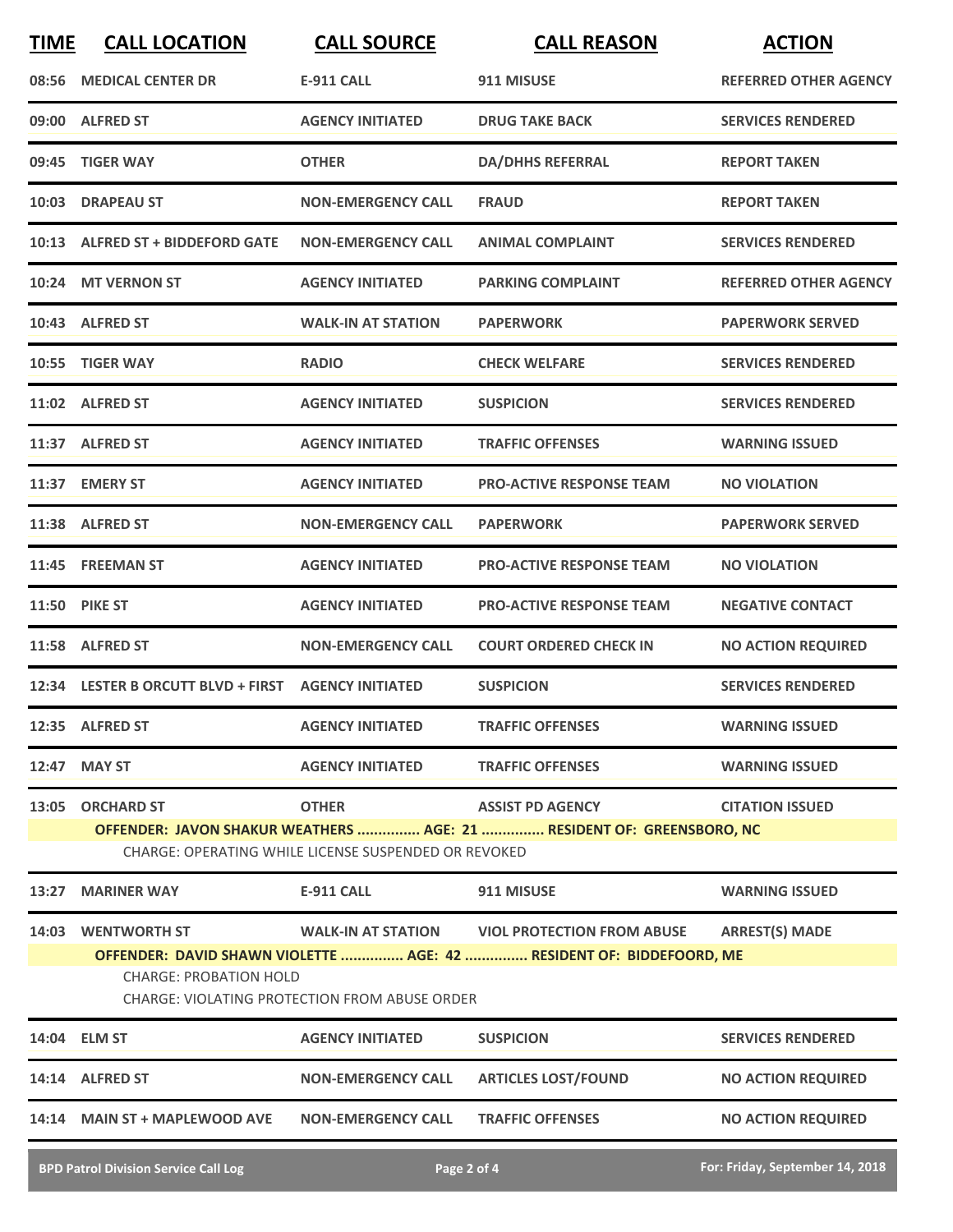| <b>TIME</b> | <b>CALL LOCATION</b>           | <b>CALL SOURCE</b>        | <b>CALL REASON</b>              | <b>ACTION</b>             |
|-------------|--------------------------------|---------------------------|---------------------------------|---------------------------|
|             | 14:31 PEARL ST                 | <b>NON-EMERGENCY CALL</b> | <b>ANIMAL COMPLAINT</b>         | <b>NO ACTION REQUIRED</b> |
|             | 14:55 ELM ST                   | <b>NON-EMERGENCY CALL</b> | <b>MESSAGE DELIVERY</b>         | <b>SERVICES RENDERED</b>  |
|             | 14:57 SULLIVAN ST              | <b>NON-EMERGENCY CALL</b> | <b>JUVENILE OFFENSES</b>        | <b>SERVICES RENDERED</b>  |
|             | 14:59 ALFRED ST                | <b>AGENCY INITIATED</b>   | <b>ALL OTHER</b>                | <b>SERVICES RENDERED</b>  |
|             | <b>15:05 WEST ST</b>           | <b>AGENCY INITIATED</b>   | <b>PRO-ACTIVE RESPONSE TEAM</b> | <b>NO VIOLATION</b>       |
|             | 15:06 ALFRED ST                | <b>WALK-IN AT STATION</b> | <b>PAPERWORK</b>                | <b>PAPERWORK SERVED</b>   |
|             | 15:06 SUMMER ST                | <b>NON-EMERGENCY CALL</b> | <b>DOMESTIC COMPLAINTS</b>      | <b>REPORT TAKEN</b>       |
|             | 15:26 ALFRED ST + RAY ST       | <b>AGENCY INITIATED</b>   | <b>TRAFFIC OFFENSES</b>         | <b>WARNING ISSUED</b>     |
|             | <b>15:36 MAIN ST</b>           | <b>E-911 CALL</b>         | <b>FIGHTS</b>                   | <b>GONE ON ARRIVAL</b>    |
|             | 16:00 NEWTOWN RD               | <b>AGENCY INITIATED</b>   | <b>TRAFFIC OFFENSES</b>         | <b>WARNING ISSUED</b>     |
| 16:06       | <b>NEWTOWN RD</b>              | <b>AGENCY INITIATED</b>   | <b>TRAFFIC OFFENSES</b>         | <b>WARNING ISSUED</b>     |
|             | 16:16 ALFRED ST                | <b>WALK-IN AT STATION</b> | <b>COURT ORDERED CHECK IN</b>   | <b>SERVICES RENDERED</b>  |
|             | 16:51 ALFRED ST                | <b>E-911 CALL</b>         | <b>SUSPICION</b>                | <b>CIVIL COMPLAINT</b>    |
|             | 16:53 NEWTOWN RD               | <b>AGENCY INITIATED</b>   | <b>TRAFFIC OFFENSES</b>         | <b>WARNING ISSUED</b>     |
|             | 17:09 GUINEA RD                | <b>AGENCY INITIATED</b>   | <b>TRAFFIC OFFENSES</b>         | <b>VSAC ISSUED</b>        |
|             | 17:14 STATE ST                 | <b>NON-EMERGENCY CALL</b> | <b>DISTURBANCE / NOISE</b>      | <b>SERVICES RENDERED</b>  |
|             | 17:23 GUINEA RD                | <b>AGENCY INITIATED</b>   | <b>TRAFFIC OFFENSES</b>         | <b>VSAC ISSUED</b>        |
|             | 17:25 ALFRED ST + PRECOURT ST  | <b>E-911 CALL</b>         | <b>DISABLED VEHICLE</b>         | <b>SERVICES RENDERED</b>  |
|             | 17:27 ELM ST                   | <b>WALK-IN AT STATION</b> | <b>ANIMAL COMPLAINT</b>         | <b>NO ACTION REQUIRED</b> |
|             | <b>17:33 FORTUNES ROCKS RD</b> | <b>NON-EMERGENCY CALL</b> | <b>ARTICLES LOST/FOUND</b>      | <b>SERVICES RENDERED</b>  |
|             | 17:46 ELM ST                   | <b>E-911 CALL</b>         | <b>DOMESTIC COMPLAINTS</b>      | <b>REPORT TAKEN</b>       |
|             | 17:56 PINE ST                  | <b>NON-EMERGENCY CALL</b> | <b>CHECK WELFARE</b>            | <b>SERVICES RENDERED</b>  |
|             | 18:20 MEDICAL CENTER DR        | <b>NON-EMERGENCY CALL</b> | <b>ARTICLES LOST/FOUND</b>      | <b>SERVICES RENDERED</b>  |
|             | 18:23 ALFRED ST + SHOPS WAY    | <b>NON-EMERGENCY CALL</b> | <b>TRAFFIC SIGNALS</b>          | <b>SERVICES RENDERED</b>  |
|             | 18:39 POOL ST + OAK ST         | <b>AGENCY INITIATED</b>   | <b>TRAFFIC OFFENSES</b>         | <b>NO ACTION REQUIRED</b> |
|             | <b>18:44 MAIN ST</b>           | <b>NON-EMERGENCY CALL</b> | <b>ARTICLES LOST/FOUND</b>      | <b>REPORT TAKEN</b>       |